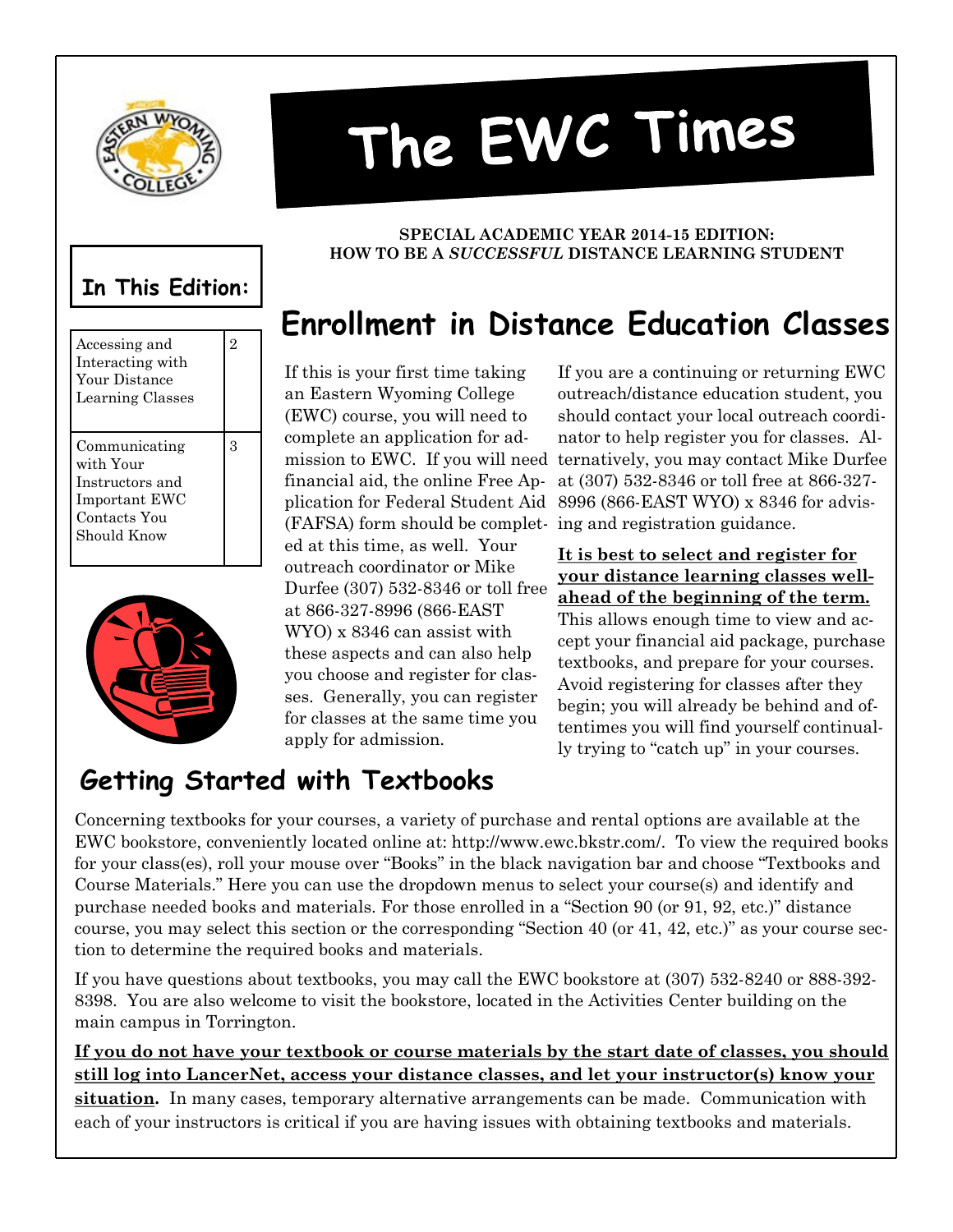### **Accessing Your Distance Learning Classes for the First Time**

The attached "Getting Started with LancerNet" guide provides a summary of the LancerNet system, login information and the first time login process, and an overview of important LancerNet personal tools. Many frequently-asked questions are answered in this document. If you still have an issue or are unable to log in after reading this guide, please call David Banville at (307) 534-2912, Option #3, or toll free at 877-392-4678, Option #3.

**Distance learning courses begin on the same date as the first day of the term.** You should begin accessing and working in your distance course(s) on this date. Instructors do NOT require or expect you to visit your distance learning courses before this date and you should not begin working on your course assignments before the semester officially begins. Once the semester does begin, however, timely and consistent interaction with your distance courses is expected.

#### **Interacting with Your Distance Learning Classes**

While distance courses offer many time and logistical benefits, most follow a schedule set by the instructor, with required readings, assignments, message board postings, assessments, and other course requirements **due throughout** the term. In most

cases, due dates are posted in the syllabus, course schedule, or

**Keeping current with your distance courses the entire semester is essential for success!**

via the course announcements tool. Daily interaction with your courses is strongly encouraged; many students access their distance courses multiple times a day. Keeping current with your distance courses the entire semester is essential for success.

#### **Knowing Exam Dates and Assignment/Activity Due Dates**

In general, you can find exam dates and assignment/activity due dates in the syllabus, schedule, or through announcements your instructor will post. It is a best-practice for success to write down those important dates and keep them in a personal calendar. LancerNet offers an electronic calendar feature that displays on your LancerNet homepage. If you click on a date, you can choose "New Entry" and make a calendar entry. Other good options include a calendar in your personal email program; a calendar "app" on your smartphone, tablet, or blackberry; or simply writing down a complete list in paper form and displaying it in an area you visit daily.

In addition to due dates, other helpful calendar entries could include "begin studying for exam x" and/or "begin work on assignment y" type reminders to yourself.



**Did you know?**

 $74\%$  of EWC students access their distances cess their distance learn-<br>ing course at l. ing course at least once a<br>day...

EWC offers over 100  $FWC$  offers over  $r$ <br>distance learning sec-<br>distance courses each distance learning  $\frac{1}{\sqrt{2}}$